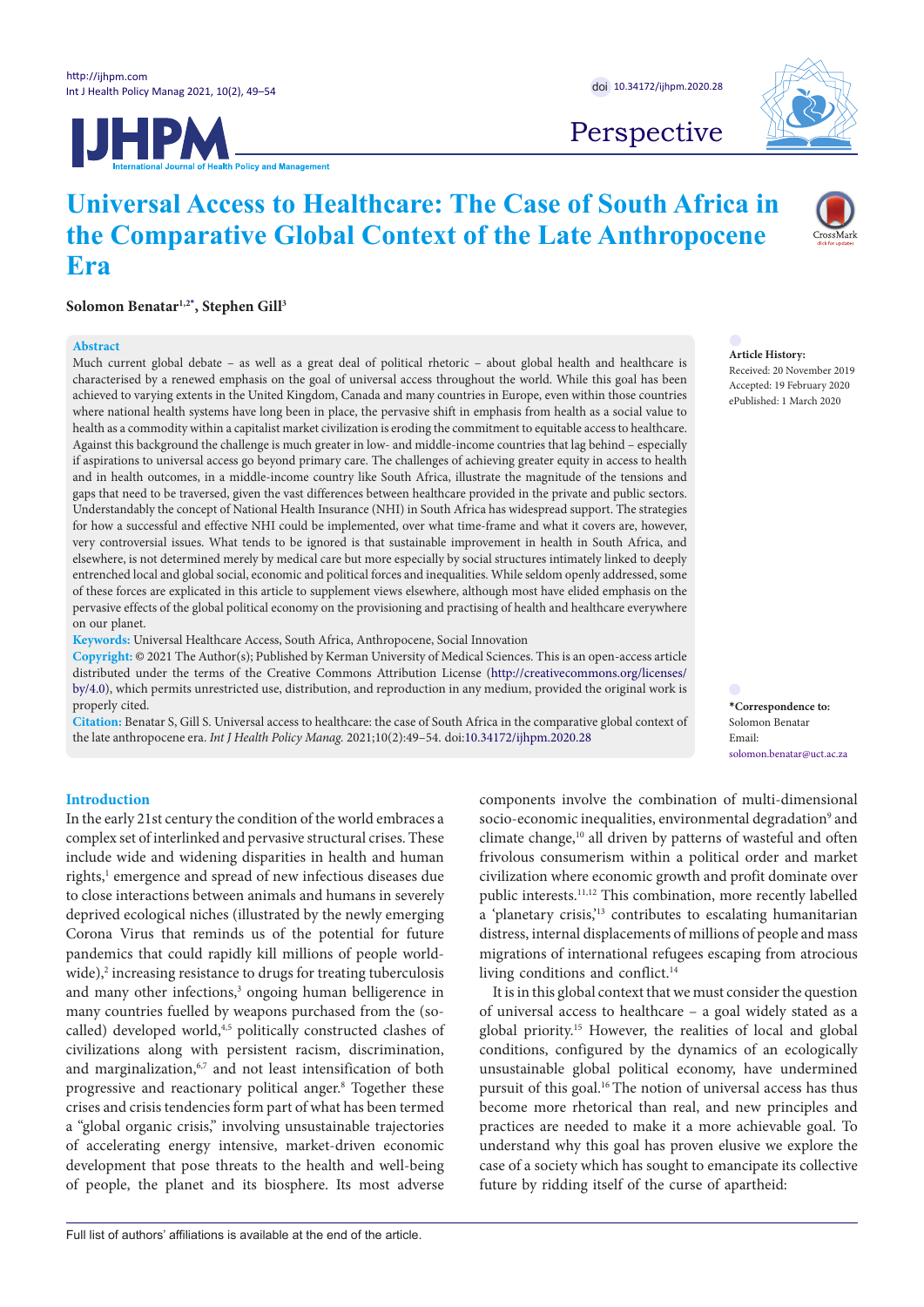## **The South African Case**

The global organic crisis is mirrored locally by: (*i*) the trajectory of changes in health and healthcare in the 26 years since South Africa underwent a peaceful transition from apartheid to a fledgling constitutional democracy,<sup>17-21</sup> (*ii*) environmental crises, 22 (*iii*) a heavy burden of infectious diseases, 23 (*iv*) widespread corruption within a severely dysfunctional economic system, <sup>24</sup> and (*v*) political and social conflict, and xenophobia associated with influx of migrants.<sup>25</sup>

## Wealth Inequality

Currently the top 10% of South Africans earn 58% of the total annual national income, whereas the bottom 70% combined earn a mere 17% while 45% of the population continue to live on approximately \$2 per day. Unemployment rates are high (29% overall and 50% amongst younger people) and relative poverty has worsened (Gini coefficient increased from 0.6 in 1995 to almost 0.7 in 2009).

## Health Inequalities

South Africa (0.7% of world population) bears a heavy burden of infectious diseases: eg, 17% of the global burden of human immunodeficiency virus (HIV) infection and one of the worst tuberculosis epidemics in the world. Driven by the spread of HIV infection, the incidence of tuberculosis increased from 300 per 100 000 people in the early 1990sto more than 600 per 100 000 in the early 2000s and to more than 950 per 100 000 in 2012, with multidrug-resistant tuberculosis accounting for about 2% of the disease burden and consuming about 30% of the tuberculosis budget. Life expectancy at birth is much lower than in other countries with similar economic levels.

## Healthcare in Public and Private Sectors

Annual per capita expenditure on health of about \$500 (with about 50% of total expenditure in each of the private and public sectors) ranges from about \$1500 in the private sector (for 17% of South Africans who have private health insurance to cover care provided by some 70% of the doctors in the country) to about \$150 in the public sector (for approximately 83% of the population who are uninsured and served by 30% of the country's doctors), with many public sector hospitals and services in a state of crisis, as a result of neglect, underfunding and mis-management. Disease profiles also differ widely. Communicable diseases dominate in the public sector where there is also limited access to modern surgery and other sophisticated treatments for chronic noncommunicable diseases. A reverse pattern characterizes the private sector.

All the above disparities in wealth, health and disease burden and their impact in South Africa (a microcosm of global conditions) hamper the task of building on the country's social strengths and wealth to advance the processes and outcomes outlined in South Africa's new constitution and the widespread hope for a better society. Many years ago the point was made that if the political transition was not accompanied by social progresstowards narrowing disparities and improving the lives of the previously oppressed, the fight over political power would be transformed into a war over

resources. <sup>19</sup> The question was also raised whether progress in the new South Africa could be sustained if other countries failed to shift their paradigms towards narrowing their own disparities<sup>26</sup> in the wider context of a form of global apartheid also in need of rectification by reducing exploitation of others. 27

# Universal Access to healthcare and Prospects for NHI in South Africa

Universal access to healthcare has become a global priority, and working toward the goal of National Health Insurance (NHI) in South Africa, to provide more equitable access to high quality individual health services, has reemerged as a popular notion. <sup>28</sup> While health economists in South Africa suggest that it is feasible to raise the additional required funding for NHI, expectations that equity in healthcare delivery could be achieved at levels close to current privatesector levels are economically and practically unrealistic,<sup>25</sup> and could also provide yet another means of 'state capture' as exemplified in other state-owned enterprises.<sup>30</sup>

Regrettably, the World Health Organization (WHO) and others, who are actively promoting universal access, are not defining achievable *levels* of universal access. With 70% of the world's population living on less than US\$10 a day and 50% on less than US\$4 a day, there is an urgent need for discussion and debate about what could be achieved within specified time frames, and the specific strategies required through more regulated local and global political economies and upgraded notions of poverty alleviation to reduce dehumanizing disparities. 31

## **Health and Wealth in an Unequal World**

At the global level, the top 10% earn 52% of the total annual income, whereas the bottom 70% combined earn a mere 19%: the global Gini coefficient has increased during recent decades. <sup>32</sup> When extreme poverty affects a large proportion of the population, health is predominantly affected by a lack of access to the basic requirements for life—clean water, adequate nutrition, effective sanitation, reasonable housing conditions, access to vaccinations, education, and the childhood and adolescent nurturing that, with the availability of jobs, set the scene for improved health and longevity. Life expectancy at birth globally ranges from less than 50 to over 80 years.

The wealthiest 20%-30% of the world's people seem to have endless expectations and live as if their privileged lives will improve indefinitely, and limitless attempts to prolong individual life are prioritized over addressing the basic social forces that powerfully determine the health of populations generally. 33

Whilst capitalist practices imply that ongoing economic growth, allied to scientific/technological ingenuity will improve health, global planetary limits are being exceeded.<sup>34</sup> In the Anthropocene era social and economic activities, driven by the 'civilizational' forces and patterns, the inequalities, conflicts and crises noted above have escalating environmental impacts with serious asymmetrical implications for health locally and globally. Notably the world's richest 10% produce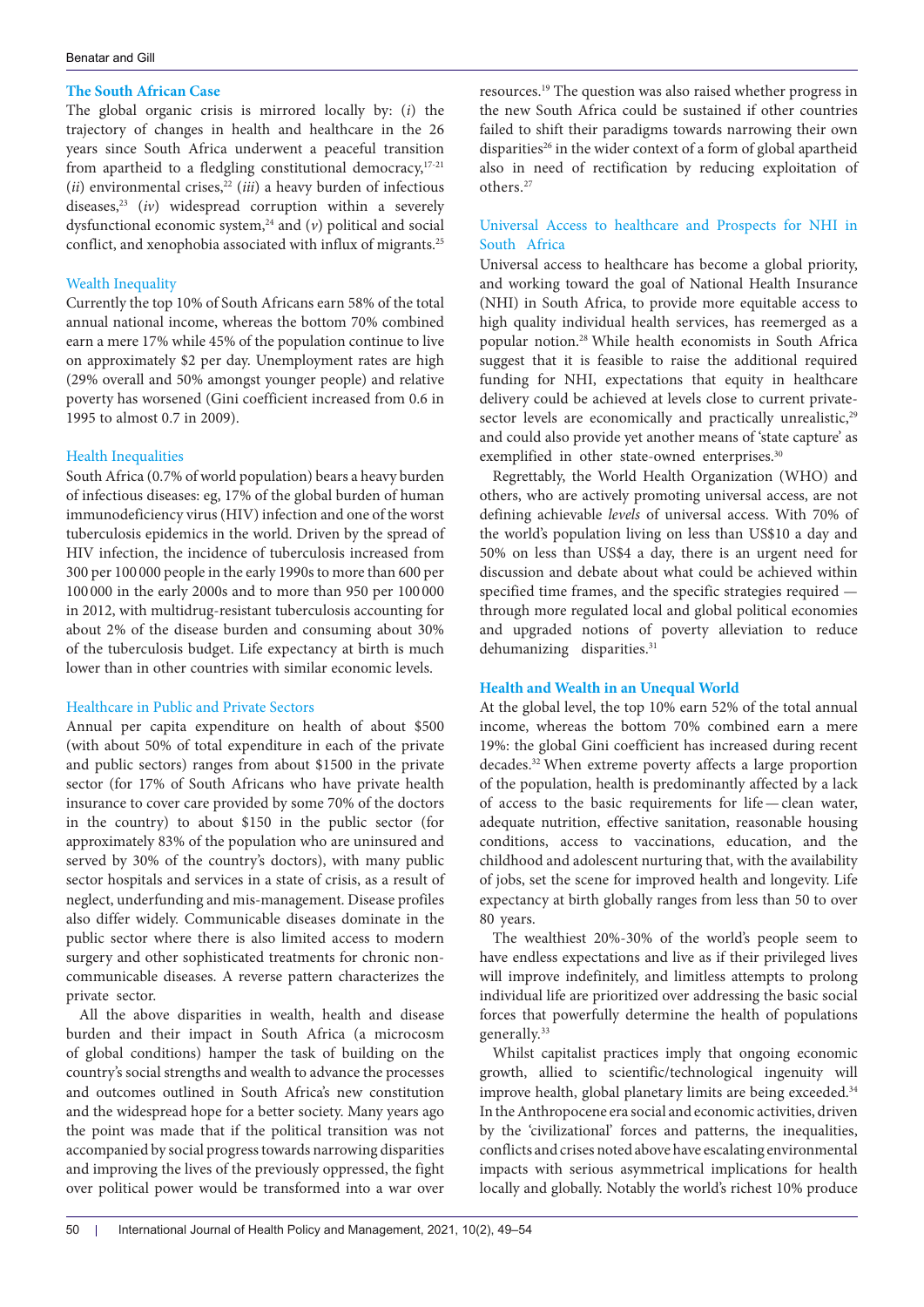50% of global carbon emissions while the poorest 50% contribute to just 10% of emissions. <sup>35</sup> These consumption patterns are principally driven by a small number of massive carbon capitalist private corporations such as Exxon and their state-owned counterparts like Saudi Aramco, providing the carbon lifeblood of an energy intensive, consumerist and ecologically myopic market civilization. Consequent threats to the health and well-being of all globally have been vividly illustrated by recent aberrant weather trends and consequent rising death rates, <sup>36</sup> most especially in the 'global south,' with predictions of much worse ahead. 37,38

The central and critical role of the global political economy within the global/planetary health scenario, has not yet been adequately acknowledged in an era of high technology medicine where hope for progress is increasingly focused on genomics, personalized medicine, big data and artificial intelligence. <sup>39</sup> Growing global political instability and dislocations, emerging from the widening gulf between the world's 'haves' and 'have-nots,' now call for immediate understanding of health as a complex political, social, economic and ultimately eco-centric notion. 40,41

## **From the Local to the Global: A Fatal Diagnosis**

In attempting to understand responses to these local and global situations it may be helpful to draw an analogy between the response to a fatal diagnosis in an individual person and the response to a fatal diagnosis for life (as we know it) on our planet at a late stage in the Anthropocene era. Seventy percent of all deaths in the world are due to non-communicable diseases<sup>42</sup> and these develop slowly, with symptoms and signs of disease only manifesting late in their progress. For example, when a coronary artery becomes progressively narrowed over many decades, symptoms generally only arise when the artery is 70%-90% occluded. Another example is when, after many years of smoking, a single cell in the lung becomes malignant, it takes (for some variants of lung cancer) approximately 100 days to become 2 cells and another 100 days to become 4 cells. It takes 30 such doublings, at a constant rate over 9 years, for the cancer to reach 1 cm in diameter (earliest visibility on a chest radiograph). At 40 doublings the cancer is 10 cm in diameter and death will have resulted (death can also occur much earlier if the cancer has spread).<sup>43</sup> When the diagnosis of these potentially fatal diseases is made, patients are often surprised, as they do not feel so very ill and yet the prognosis is poor unless effective medical treatment is available and can be instituted. According to the Kubler-Ross analysis the sequence of grief responses to a fatal diagnosis is denial, anger, depression, bargaining, and then acceptance.<sup>44</sup>

Moving from the individual person to the planet we consider the potentially fatal diagnosis of a 'chronic disease' – ecological entropy resulting from decades of exponential energy use with slow, but relentless loss of nature's ability to compensate for ongoing environmental damage. <sup>45</sup> The symptoms, physical manifestations and explanations for the pre-terminal stage are wide-ranging and, as with diseases in individuals, only manifest late in the deteriorating process.

As with bad news for individuals, denial of the implications of many threats to health and future lives globally has been

the first 'public' response to this diagnosis of a potentially fatal disease of our planet - and by implication of all human life.<sup>46</sup> Ongoing pursuit of continuous economic growth and myopic expectations for the future are symptomatic of denial about the dying of our planet. <sup>47</sup> Climate concern is at last widely acknowledged, 48,49 and a 2050 doomsday scenario has been envisaged. 46,50

Associated recent political trends leading away from cosmopolitan internationalism towards nationalism and reactionary forms of internationalism, include the rise of right-wing attitudes and political parties, intensified armament strategies and protectionist trade rules. These all reflect a trend towards a transactional view of politics, allied to 'fortress mentalities' to ensure the short-term security of capital for the powerful. These trends are in keeping with the Kubler-Ross stages of anger, depression and bargaining. Movement beyond all these stages towards rapid acceptance is the prerequisite for appropriate action. 51

Whether or not we are able to take action to redress these morbid symptoms will depend on understanding the processes through which we have reached our current impasse. Given blind faith in the structure and functioning of the global political economy by those who have gained most from this, it would be a tough call to expect dramatic change. However, it is not beyond human ingenuity to find ways of reducing conflict and ameliorating climate change. This will require, inter alia, new conceptions of ourselves conducive to moderation of exorbitant expectations and entitlements currently taken glibly as 'normal,' reduction in exponential use of energy together with redistribution through progressive taxation, reduction in tax havens<sup>52</sup> and efforts to reduce the pervasive corruption that threatens democracy world-wide.<sup>53</sup> Some wealthy countries are more resilient than others and will probably survive these ecological and other threats for longer than others. Yet none can escape, and such threats therefore cannot and should not be ignored.

## **Making Progress: New Practices, New Imaginaries**

A pre-requisite for embarking on 21st century shifts in thinking and action that could sustain and expand equitable access to healthcare and promote significant improvement in global health, entails accepting the discomfort of acknowledging the social and societal determinants of health, <sup>54</sup> and how the structure of the local and global political economy, deeply embedded and distorted power relations, cultural complexities, pervasive corruption and poor global leadership, <sup>55</sup> all perpetuate intractable and dehumanizing disparities. 13,31,56

Acknowledgment of the severity and threat of social disruption in countries with profoundly inequitable access to healthcare, and globally in relation to planetary malaise, 57,58 could encourage constructive collective action for transforming the status quo. Promotion and improvement of health (locally and globally) is inherently a political endeavour dependent on a sophisticated understanding of power relations/dynamics,<sup>59</sup> and the use of sociological<sup>60,[\[1\]](#page-3-0)</sup> and moral imaginations<sup>61,[\[2\]](#page-3-1)</sup> to shift towards a global frame of mind favouring innovative social change. New paradigms of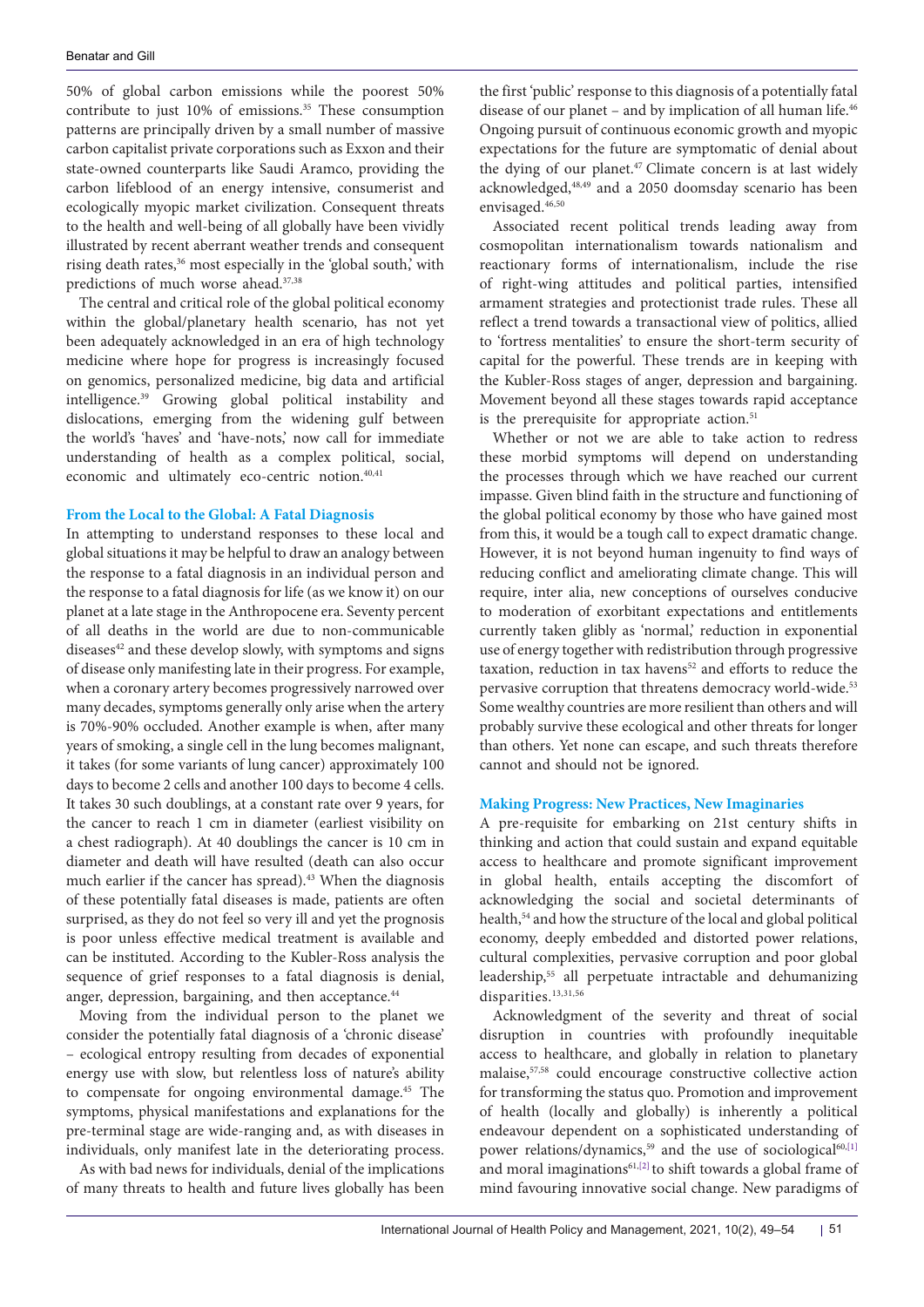citizenship, <sup>62</sup> encouraged and driven by an expanded ethical discourse<sup>63</sup> and deeper understanding of long-term self- and collective-interest, could hopefully reinforce insight into the now critical interconnectedness and mutual interdependency of humans on each other and nature.<sup>12</sup>

New metaphors for living that could help promote such new frameworks of thinking and behaving, <sup>64</sup> to achieve well-being, health and security for a greater proportion of the world's population through the 21st century and beyond. <sup>65</sup> include *developing sustainability,*<sup>66</sup> *cultivating the future*, <sup>67</sup> considering *responsibilities as well as rights* and *doing better with less.* 68

The long-recognised need for visionary and credible leadership in global health has now become crucial. <sup>69</sup> Our intentions may be admirable, and we have the intellect and the material resources to achieve this goal, but the big question is whether we have the vision and political commitment to transform a fraudulent and corrupt global political economy. 51,70 Hope for such *innovative social progress* lies in the abundance of human ingenuity as reflected in *innovative science*. <sup>71</sup> Scientific and technical advances and moral aspirations must now be accompanied by the sociopolitical research and ethically appropriate actions required to reverse the shortcomings of our complex socially constructed world with its increasingly fragile economic and ecological systems. 72

Ignoring these challenges and failing to act with vision and wisdom confines us within a cycle of ongoing wasteful consumption patterns, persisting wide disparities, violence and destruction within nations and globally. The proliferation of books about the Anthropocene (see [https://www.goodreads.](https://www.goodreads.com/shelf/show/anthropocene) [com/shelf/show/anthropocene](https://www.goodreads.com/shelf/show/anthropocene)), the failures of unrestrained capitalism73 and instructive recent documentaries reveal dire implications that cannot be ignored. 74-76

### **Conclusions**

The current rhetoric about universal access to healthcare both in South Africa and globally is undermined by hypocrisy, failure to define the extent of recommended universal access, denial of core causal factors in determining health and abject failure to address these. An expanded consciousness is needed to develop a sustainable eco-centric world-view and to innovate actions and policies that could begin to achieve more equitable access to healthcare while ameliorating already evident social and environmental tragedies in local and global contexts. While it may be doubtful whether we are capable of adapting to a paradigm appropriate for innovatively addressing such 21st century challenges, we should at least attempt to do so through meaningful, crosscultural, trans-disciplinary dialogue and research<sup>77</sup> in pursuit of much needed, cosmopolitan political, moral and humanitarian leadership, in conjunction with activist social movements. 12,51,78,79

#### **Ethical issues**

Not applicable.

### **Competing interests**

We have no conflicts of interest. The article has not been published or submitted to any other journal for publication consideration.

#### **Authors' contributions**

SRB conceived the article and wrote the initial drafts. Many of the ideas were drawn from collaborative work by both authors over many years. Both authors contributed to the final manuscript and its revision and approved it.

#### **Authors' affiliations**

1 University of Cape Town, Cape Town, South Africa. 2 Dalla Lana School of Pubic Health, University of Toronto, Toronto, ON, Canada. 3 Political Science, Communications and Culture, York University, Toronto, ON, Canada.

#### **Endnotes**

<span id="page-3-0"></span>[1] Enables understanding of the larger historical influences on the inner and external lives of individuals and allows recognition of how daily experience often generates false consciousness of our social positions.

<span id="page-3-1"></span>[2] The ability of individuals and communities to empathize and connect interdependently with others.

#### **References**

- 1. Grodin MA, Tarantola D, Annas GJ, Gruskin S. *Health and Human Rights in a Changing World*. New York: Routledge; 2013.
- 2. Benatar S. Explaining and responding to the Ebola epidemic. *Philos Ethics Humanit Med*. 2015;10:5. doi:[10.1186/s13010-015-0027-8](https://doi.org/10.1186/s13010-015-0027-8)
- 3. Bloom DE, Cadarette D. Infectious disease threats in the 21st century: strengthening the global response. *Front Immunol*. 2019; 10:549. doi[:10.3389/fimmu.2019.00549](https://doi.org/10.3389/fimmu.2019.00549)
- 4. Borger J. US supplied bomb that killed 40 children on Yemen school bus. *The Guardian.* August 19, 2018. [https://www.theguardian.](https://www.theguardian.com/world/2018/aug/19/us-supplied-bomb-that-killed-40-children-school-bus-yemen) [com/world/2018/aug/19/us-supplied-bomb-that-killed-40-children](https://www.theguardian.com/world/2018/aug/19/us-supplied-bomb-that-killed-40-children-school-bus-yemen)[school-bus-yemen](https://www.theguardian.com/world/2018/aug/19/us-supplied-bomb-that-killed-40-children-school-bus-yemen).
- 5. Kennedy B, Shephard M. Canada's dual role in Yemen: Arms exports to Saudi coalition dwarf aid sent to war-torn country. *The Star.* April 30, 2018. [https://www.thestar.com/news/investigations/2018/04/30/](https://www.thestar.com/news/investigations/2018/04/30/canadas-dual-role-in-yemen-arms-exports-to-saudi-coalition-dwarfs-aid-sent-to-war-torn-country.html) [canadas-dual-role-in-yemen-arms-exports-to-saudi-coalition](https://www.thestar.com/news/investigations/2018/04/30/canadas-dual-role-in-yemen-arms-exports-to-saudi-coalition-dwarfs-aid-sent-to-war-torn-country.html)[dwarfs-aid-sent-to-war-torn-country.html.](https://www.thestar.com/news/investigations/2018/04/30/canadas-dual-role-in-yemen-arms-exports-to-saudi-coalition-dwarfs-aid-sent-to-war-torn-country.html)
- 6. Manuel A, Derrickson R. The Reconciliation Manifesto: Recovering the Land, Rebuilding the Economy. James Lorimer Limited; 2017:312.
- 7. The 1619 Project. *New York Times*. August 14, 2019. [https://www.](https://www.nytimes.com/interactive/2019/08/14/magazine/1619-america-slavery.html) [nytimes.com/interactive/2019/08/14/magazine/1619-america](https://www.nytimes.com/interactive/2019/08/14/magazine/1619-america-slavery.html)[slavery.html](https://www.nytimes.com/interactive/2019/08/14/magazine/1619-america-slavery.html).
- 8. Mishra P. *Age of Anger: A History of the Present*. London: Penguin; 2018.
- 9. Global Policy Forum. Environmental Degradation. [https://www.](https://www.globalpolicy.org/social-and-economic-policy/the-environment/environmental-degradation.html) [globalpolicy.org/social-and-economic-policy/the-environment/](https://www.globalpolicy.org/social-and-economic-policy/the-environment/environmental-degradation.html) [environmental-degradation.html](https://www.globalpolicy.org/social-and-economic-policy/the-environment/environmental-degradation.html).
- 10. Chaplin-Kramer R, Sharp RP, Weil C, et al. Global modeling of nature's contributions to people. *Science*. 2019;366(6462):255-258. doi:[10.1126/science.aaw3372](https://doi.org/10.1126/science.aaw3372)
- 11. Gill SR. Globalisation, market civilisation, and disciplinary neoliberalism. In: Gill SR. *Power and Resistance in the New World Order*. Palgrave Macmillan; 2008:123-149.
- 12. Gill SR. *Global Crises and the Crisis of Global Leadership*. Cambridge: Cambridge University Press; 2012.
- 13. Gill SR, Benatar SR. Reflections on the political economy of planetary health. *Rev Int Polit Econ*. 2020;27(1):167-190. doi:[10.10](https://doi.org/10.1080/09692290.2019.1607769) [80/09692290.2019.1607769](https://doi.org/10.1080/09692290.2019.1607769)
- 14. Rekacewicz P. The rising tide of refugees. Le Monde diplomatique; 2000. <https://mondediplo.com/maps/refugeesmdv49>.
- 15. Evans DB, Hsu J, Boerma T. Universal health coverage and universal access. *Bull World Health Organ*. 2013;91(8):546-546a. doi[:10.2471/blt.13.125450](https://doi.org/10.2471/blt.13.125450)
- 16. Benatar SR, Sanders D, Gill S. The global politics of healthcare reform. In: McInnes C, Lee K, Youde J, eds. *The Oxford Handbook of Global Health Politics*. Oxford: Oxford University Press; 2020:445- 468.
- 17. Benatar SR. Medicine and health care in South Africa. *N Engl J Med.* 1986;315(8):527-532. doi[:10.1056/nejm198608213150829](https://doi.org/10.1056/nejm198608213150829)
- 18. Benatar SR. Medicine and health care in South Africa--five years later. *N Engl J Med.* 1991;325(1):30-36. doi[:10.1056/](https://doi.org/10.1056/nejm199107043250106) [nejm199107043250106](https://doi.org/10.1056/nejm199107043250106)
- 19. Benatar SR. Health care reform in the new South Africa. *N Engl J Med.* 1997;336(12):891-895. doi[:10.1056/nejm199703203361224](https://doi.org/10.1056/nejm199703203361224)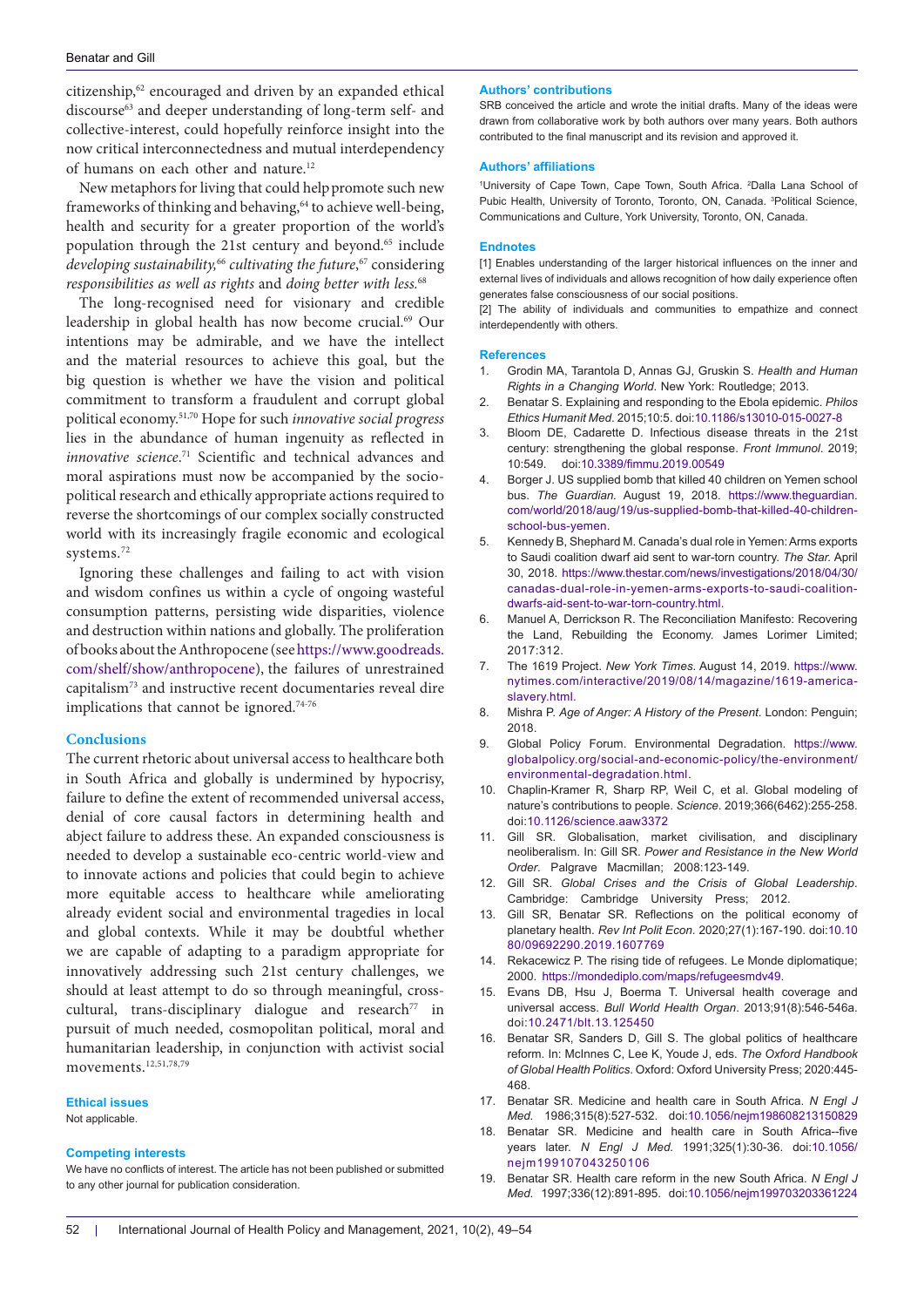- 20. Benatar SR. Health care reform and the crisis of HIV and AIDS in South Africa. *N Engl J Med*. 2004;351(1):81-92. doi:[10.1056/](https://doi.org/10.1056/NEJMhpr033471) [NEJMhpr033471](https://doi.org/10.1056/NEJMhpr033471)
- 21. Mayosi BM, Benatar SR. Health and health care in South Africa--20 years after Mandela. *N Engl J Med.* 2014;371(14):1344-1353. doi[:10.1056/NEJMsr1405012](https://doi.org/10.1056/NEJMsr1405012)
- 22. UN Environment Programme (UNEP). Selected environmental threats in South Africa. UNEP; 2011. [https://www.grida.no/](https://www.grida.no/resources/7830) [resources/7830](https://www.grida.no/resources/7830).
- 23. Bradshaw D, Nannan N, Pillay-van Wyk V, Laubscher R, Groenewald P, Dorrington RE. Burden of disease in South Africa: protracted transitions driven by social pathologies. *S Afr Med J*. 2019;109(11 suppl 1):69-76. doi:[10.7196/SAMJ.2019.v109i11b.14273](https://doi.org/10.7196/SAMJ.2019.v109i11b.14273)
- South African Corruption Report. [https://www.ganintegrity.com/](https://www.ganintegrity.com/portal/country-profiles/south-africa) [portal/country-profiles/south-africa](https://www.ganintegrity.com/portal/country-profiles/south-africa).
- 25. Knight T. Xenophobia explained: 'A failure of SA government and leaders.' *Daily Maverick.* November 6, 2019. [https://www.](https://www.dailymaverick.co.za/article/2019-11-06-xenophobia-explained-a-failure-of-sa-government-and-leaders/) [dailymaverick.co.za/article/2019-11-06-xenophobia-explained-a](https://www.dailymaverick.co.za/article/2019-11-06-xenophobia-explained-a-failure-of-sa-government-and-leaders/)[failure-of-sa-government-and-leaders/](https://www.dailymaverick.co.za/article/2019-11-06-xenophobia-explained-a-failure-of-sa-government-and-leaders/).
- 26. Benatar SR. South Africa's transition in a globalizing world: HIV/ AIDS as a window and a mirror. *Int Aff*. 2001;77(2):347-375. doi:[10.1111/1468-2346.00196](https://doi.org/10.1111/1468-2346.00196)
- 27. Alexander T. *Unravelling Global Apartheid: An Overview of World Politics*. Cambridge, UK: Polity Press; 1996.
- Wadee H, Gilson L, Thiede M, Okorafor O, McIntyre D. Health care inequity in South Africa and the public-private mix. [https://pdfs.](https://pdfs.semanticscholar.org/6282/139efc06a2fd07e4c38e21485773b660dd4c.pdf) [semanticscholar.org/6282/139efc06a2fd07e4c38e21485773b660d](https://pdfs.semanticscholar.org/6282/139efc06a2fd07e4c38e21485773b660dd4c.pdf) [d4c.pdf](https://pdfs.semanticscholar.org/6282/139efc06a2fd07e4c38e21485773b660dd4c.pdf).
- 29. Benatar SR. The challenges of health disparities in South Africa. *S Afr Med J.* 2013;103(3):154-155. doi[:10.7196/samj.6622](https://doi.org/10.7196/samj.6622)
- 30. de Hass M. South Africa is not ready for NHI and the bill should be thrown out. *Daily Maverick*. November 19, 2019. [https://www.](https://www.dailymaverick.co.za/article/2019-11-29-south-africa-is-not-ready-for-nhi-and-the-bill-should-be-thrown-out/) [dailymaverick.co.za/article/2019-11-29-south-africa-is-not-ready](https://www.dailymaverick.co.za/article/2019-11-29-south-africa-is-not-ready-for-nhi-and-the-bill-should-be-thrown-out/)[for-nhi-and-the-bill-should-be-thrown-out/.](https://www.dailymaverick.co.za/article/2019-11-29-south-africa-is-not-ready-for-nhi-and-the-bill-should-be-thrown-out/)
- 31. Benatar S. Politics, power, poverty and global health: systems and frames. *Int J Health Policy Manag*. 2016;5(10):599-604. doi:[10.15171/ijhpm.2016.101](https://doi.org/10.15171/ijhpm.2016.101)
- 32. Kochhar R. A global middle class is more promise that reality. [https://www.pewresearch.org/wp-content/uploads/sites/2/2015/08/](https://www.pewresearch.org/wp-content/uploads/sites/2/2015/08/Global-Middle-Class-Report_8-12-15-final.pdf) [Global-Middle-Class-Report\\_8-12-15-final.pdf](https://www.pewresearch.org/wp-content/uploads/sites/2/2015/08/Global-Middle-Class-Report_8-12-15-final.pdf).
- 33. Rosenthal E. *An American Sickness: How Healthcare Became Big Business and How You Can Take It Back*. New York: Penguin Books; 2017.
- 34. Steffen W, Richardson K, Rockström J, et al. Planetary boundaries: guiding human development on a changing planet. *Science*. 2015;347(6223):1259855. doi:[10.1126/science.1259855](https://doi.org/10.1126/science.1259855)
- 35. World's richest 10% produce half of global carbon emissions, says Oxfam. *The Guardian*. December 2, 2015. [https://www.theguardian.](https://www.theguardian.com/environment/2015/dec/02/worlds-richest-10-produce-half-of-global-carbon-emissions-says-oxfam) [com/environment/2015/dec/02/worlds-richest-10-produce-half-of](https://www.theguardian.com/environment/2015/dec/02/worlds-richest-10-produce-half-of-global-carbon-emissions-says-oxfam)[global-carbon-emissions-says-oxfam.](https://www.theguardian.com/environment/2015/dec/02/worlds-richest-10-produce-half-of-global-carbon-emissions-says-oxfam)
- 36. The Impact of Global Warming on Human Fatality Rates. *Scientific American*. June 17, 2009. [https://www.scientificamerican.com/](https://www.scientificamerican.com/article/global-warming-and-health/) [article/global-warming-and-health/](https://www.scientificamerican.com/article/global-warming-and-health/).
- 37. Climate change and mortality. Resources and Environment Working Group (REWG) of the International Actuarial Association (IAA). [https://www.actuaries.org/CTTEES\\_ENVIRO/Papers/REWG\\_](https://www.actuaries.org/CTTEES_ENVIRO/Papers/REWG_CCandMortality_final_Nov2017.pdf) [CCandMortality\\_final\\_Nov2017.pdf.](https://www.actuaries.org/CTTEES_ENVIRO/Papers/REWG_CCandMortality_final_Nov2017.pdf)
- 38. The Global Risks Report 2019. 14th ed. World Economic Forum; 2019. [https://www.weforum.org/reports/the-global-risks](https://www.weforum.org/reports/the-global-risks-report-2019)[report-2019.](https://www.weforum.org/reports/the-global-risks-report-2019)
- 39. Williams AM, Liu Y, Regner KR, Jotterand F, Liu P, Liang M. Artificial intelligence, physiological genomics, and precision medicine. *Physiol Genomics*. 2018;50(4):237-243. doi[:10.1152/](https://doi.org/10.1152/physiolgenomics.00119.2017) [physiolgenomics.00119.2017](https://doi.org/10.1152/physiolgenomics.00119.2017)
- 40. Washington H, Taylor B, Kopnina H, Cryer P, Piccolo JJ. Why ecocentrism is the key pathway to sustainability. *Ecological Citizen*. 2017;1(1):35-41.
- 41. Benatar S, Upshur R, Gill S. Understanding the relationship between ethics, neoliberalism and power as a step towards improving the health of people and our planet. *Anthr Rev*. 2018;5(2):155-176. doi[:10.1177/2053019618760934](https://doi.org/10.1177/2053019618760934)
- 42. World Health Organization (WHO). Deaths from NCDs. Global

Health Observatory (GHO) data. [https://www.who.int/gho/ncd/](https://www.who.int/gho/ncd/mortality_morbidity/ncd_total/en/) [mortality\\_morbidity/ncd\\_total/en/.](https://www.who.int/gho/ncd/mortality_morbidity/ncd_total/en/)

- 43. Geddes DM. The natural history of lung cancer: a review based on rates of tumour growth. *Br J Dis Chest*. 1979;73(1):1-17.
- 44. Kessler D. The Five Stages of Grief. [https://grief.com/the-five](https://grief.com/the-five-stages-of-grief/)[stages-of-grief/](https://grief.com/the-five-stages-of-grief/).
- 45. Mayer AL, Donovan RP, Pawlowski CW. Information and entropy theory for the sustainability of coupled human and natural systems. *Ecol Soc*. 2014;19(3):11. doi[:10.5751/ES-06626-190311](https://doi.org/10.5751/ES-06626-190311)
- 46. Oreskes N, Conway EM. The collapse of Western civilization: a view from the future. *Daedalus*. 2013;142(1):40-58.
- 47. McKibben B. To stop global catastrophe, we must believe in humans again. *The Guardian.* April 23, 2019. [https://www.theguardian.](https://www.theguardian.com/commentisfree/2019/apr/23/stop-global-catastrophe-believe-humans-again-geoengineering) [com/commentisfree/2019/apr/23/stop-global-catastrophe-believe](https://www.theguardian.com/commentisfree/2019/apr/23/stop-global-catastrophe-believe-humans-again-geoengineering)[humans-again-geoengineering.](https://www.theguardian.com/commentisfree/2019/apr/23/stop-global-catastrophe-believe-humans-again-geoengineering)
- 48. Stiglitz J. The climate crisis is our third world war. It needs a bold response. *The Guardian.* June 9, 2019. [https://www.theguardian.](https://www.theguardian.com/commentisfree/2019/jun/04/climate-change-world-war-iii-green-new-deal) [com/commentisfree/2019/jun/04/climate-change-world-war-iii](https://www.theguardian.com/commentisfree/2019/jun/04/climate-change-world-war-iii-green-new-deal)[green-new-deal.](https://www.theguardian.com/commentisfree/2019/jun/04/climate-change-world-war-iii-green-new-deal)
- 49. Monbiot G. Dare to declare capitalism dead before it takes us all down with it. *The Guardian*. April 25, 2019. [https://www.theguardian.](https://www.theguardian.com/commentisfree/2019/apr/25/capitalism-economic-system-survival-earth) [com/commentisfree/2019/apr/25/capitalism-economic-system](https://www.theguardian.com/commentisfree/2019/apr/25/capitalism-economic-system-survival-earth)[survival-earth.](https://www.theguardian.com/commentisfree/2019/apr/25/capitalism-economic-system-survival-earth)
- 50. Spratt D, Dunlop I. Existential climate-related security risk: A scenario approach. Breakthrough - National Centre for Climate Restoration; 2019. [https://docs.wixstatic.com/ugd/148cb0\\_](https://docs.wixstatic.com/ugd/148cb0_b2c0c79dc4344b279bcf2365336ff23b.pdf) [b2c0c79dc4344b279bcf2365336ff23b.pdf.](https://docs.wixstatic.com/ugd/148cb0_b2c0c79dc4344b279bcf2365336ff23b.pdf)
- 51. Gill SR, Benatar SR. Global Health Governance and Global Power: A Critical Commentary on the Lancet-University of Oslo Commission Report. *Int J Health Serv.* 2016;46(2):346-365. doi:[10.1177/0020731416631734](https://doi.org/10.1177/0020731416631734)
- 52. Atkinson AB. *Inequality: What Can Be Done*. Cambridge, MA: Harvard University Press; 2015.
- 53. Levitsky S, Ziblatt D. *How Democracies Die*. New York: Broadway Books; 2018.
- 54. Birn AE. Addressing the societal determinants of health: the key global health ethics imperative of our times. In: Benatar SR, Brock G, eds. *Global Health and Global Health Ethics*. Cambridge: Cambridge University Press; 2011:37-52.
- 55. Baudot J. Building a World Community: Globalization and the Common Good. Copenhagen: Royal Danish Ministry of Foreign Affairs; 2000.
- 56. Stiglitz JE. A Rigged Economy. *Sci Am*. 2018;319:56-61. doi:[10.1038/scientificamerican1118-56](https://doi.org/10.1038/scientificamerican1118-56 )
- 57. Commission on Global Governance. *Our Global Neighborhood: The Report of the Commission on Global Governance*. Oxford: Oxford University Press; 1995.
- 58. Independent Commission on Population and Quality of Life. Caring for the Future: Making the Next Decades Provide a Life Worth Living. Oxford: Oxford University Press; 1996.
- 59. McInnes C, Lee K, Youde J. *The Oxford Handbook of Global Health Politics*. Oxford: Oxford University Press; 2020.
- 60. Mills CW. *The Sociological Imagination*. Oxford: Oxford University Press; 2000.
- 61. Benatar SR. Moral imagination: the missing component in global health. *PLoS Med*. 2005;2(12):e400. doi[:10.1371/journal.](https://doi.org/10.1371/journal.pmed.0020400) [pmed.0020400](https://doi.org/10.1371/journal.pmed.0020400)
- 62. Benatar SR, Gill SR, Bakker IC. Making progress in global health: the need for new paradigms*. Int Aff.* 2009;85(2):347-371. doi:[10.1111/j.1468-2346.2009.00797.x](https://doi.org/10.1111/j.1468-2346.2009.00797.x)
- 63. Benatar SR, Daar AS, Singer PA. Global health ethics: the rationale for mutual caring. *Int Aff*. 2003;79(1):107-138. doi[:10.1111/1468-](https://doi.org/10.1111/1468-2346.00298) [2346.00298](https://doi.org/10.1111/1468-2346.00298)
- 64. Gil P. What is a Meme? Livewire website. [https://www.lifewire.com/](https://www.lifewire.com/what-is-a-meme-2483702) [what-is-a-meme-2483702.](https://www.lifewire.com/what-is-a-meme-2483702) Published March 26, 2019.
- 65. Buse CG, Oestreicher JS, Ellis NR, et al. Public health guide to field developments linking ecosystems, environments and health in the Anthropocene. *J Epidemiol Community Health*. 2018;72(5):420- 425. doi:[10.1136/jech-2017-210082](https://doi.org/10.1136/jech-2017-210082)
- 66. Bensimon CM, Benatar SR. Developing sustainability: a new metaphor for progress. *Theor Med Bioeth*. 2006;27(1):59-79. doi:[10.1007/s11017-005-5754-1](https://doi.org/10.1007/s11017-005-5754-1)